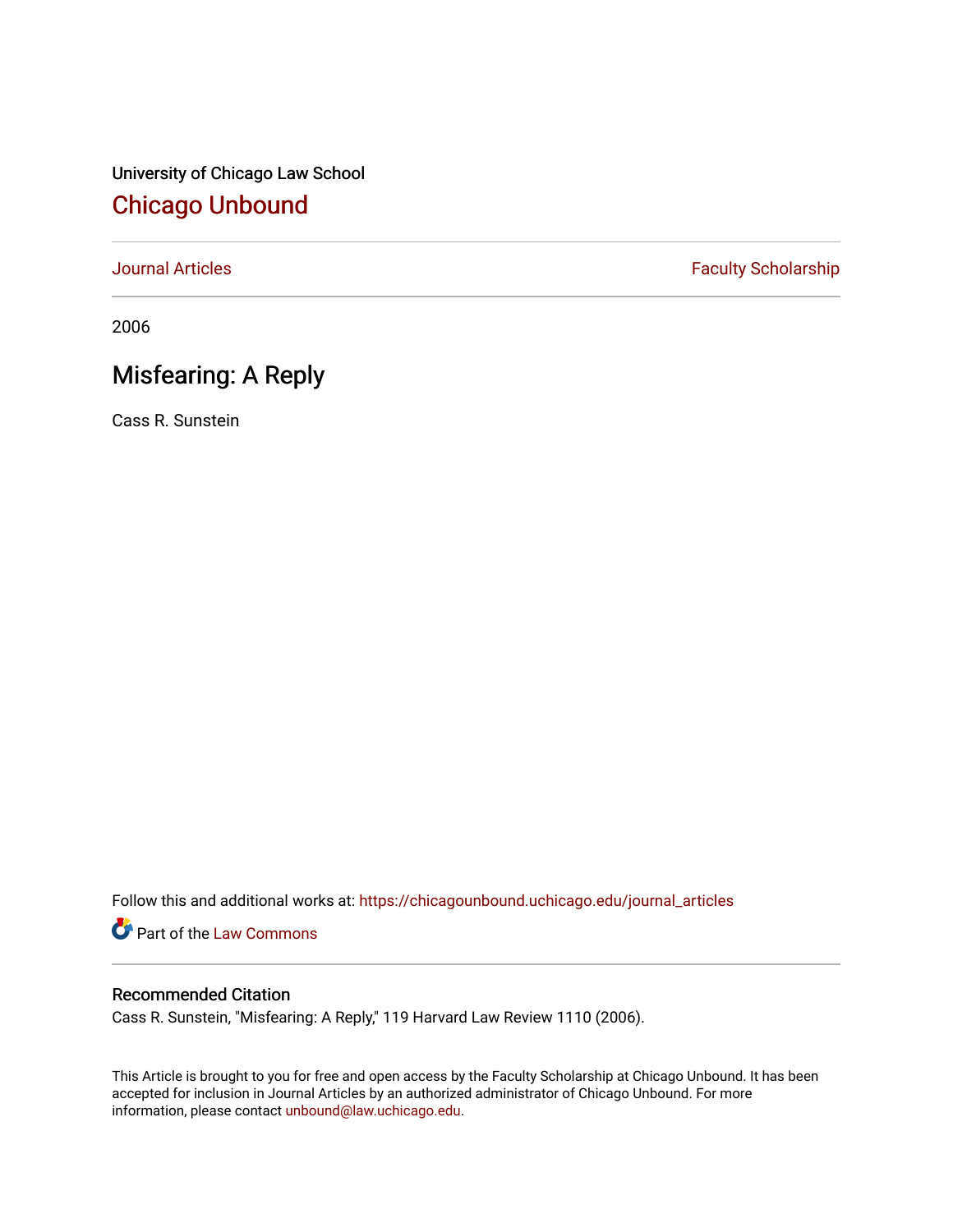## **MISFEARING: A** REPLY

## *Cass R. Sunstein\**

For several decades, social scientists have investigated bounded rationality and its relationship to human behavior.' In processing information, people use identifiable heuristics, which can produce severe and systematic errors.<sup>2</sup> When people use the availability heuristic, for example, they answer questions of probability **by** asking whether examples readily come to mind.<sup>3</sup> In assessing the risk of crime or certain methods of travel, people are affected **by** their ability to recall instances in which the risk materialized. In addition, human beings do not follow expected utility theory.4 Most importantly, they dislike losses more than they like corresponding gains, and in that sense they show loss aversion.<sup>5</sup> As a result of various forms of bounded rationality, human beings are prone to what might be called "misfearing". they fear things that are not dangerous, and they do not fear things that impose serious risks.

An understanding of bounded rationality has obvious implications for law and policy. Much of the time, private fears are translated into public action.7 No one doubts that democratic nations should respond to the public will, but there is reason for real concern if small problems

**<sup>\*</sup>** Karl N. Llewellyn Distinguished Service Professor of Jurisprudence, Law School and Department of Political Science, the University of Chicago. I am grateful to Jacob Gersen, Richard McAdams, Eric Posner, Frederick Schauer, and Adrian Vermeule for valuable comments on a previous draft and to Blake Roberts for excellent research assistance.

**<sup>1</sup>** For valuable collections, see BLACKWELL HANDBOOK OF JUDGMENT & DECISION MAKING (Derek J. Koehler & Nigel Harvey eds., **2004)** [hereinafter BLACKWELL HANDBOOK]; CHOICES, VALUES, AND FRAMES (Daniel Kahneman & Amos Tversky eds., 2002); HEURISTICS AND BIASES (Thomas Gilovich et al. eds., 2002); and QUASI RATIONAL ECO-NOMICS (Richard A. Thaler ed., **i991).**

*<sup>2</sup> See* DANIEL KAHNEMAN, PAUL SLOVIC & AMOS TVERSKY, JUDGMENT UNDER UNCERTAINTY: HEURISTICS AND BIASES (1982).

*<sup>3</sup> See* Amos Tversky & Daniel Kahneman, *Judgment Under Uncertainty: Heuristics and Biases, in* KAHNEMAN ET AL., *supra* note 2, at 3, **11-14.**

<sup>4</sup> For a clear outline of expected utility theory, see Jonathan Baron, *Normative Models of Judgment and Decision Making, in* BLACKWELL HANDBOOK, *supra* note i, at **19,** 24-27.

*<sup>5</sup> See* Daniel Kahneman et al., *Experimental Tests of the Endowment Effect and the Coase Theorem,* 98 J. POL. ECON. **1325, 1328** (i99o); Richard H. Thaler, *The Psychology of Choice and the Assumptions of Economics, in* QUASI RATIONAL ECONOMICS, *supra* note **i,** at 137, **143** (arguing that "losses loom larger than gains").

<sup>6</sup> *Cf.* Daniel T. Gilbert & Timothy D. Wilson, *Miswanting: Some Problems in the Forecasting of Future Affective States, in* FEELING AND THINKING: THE ROLE OF AFFECT IN SOCIAL COGNITION 178, **179** (Joseph P. Forgas ed., **2000)** (using the term "miswanting" to apply to a lack of coordination between what a person wants and likes).

**<sup>7</sup>** AARON WILDAVSKY, BUT IS IT TRUE? **(i995)** has many examples.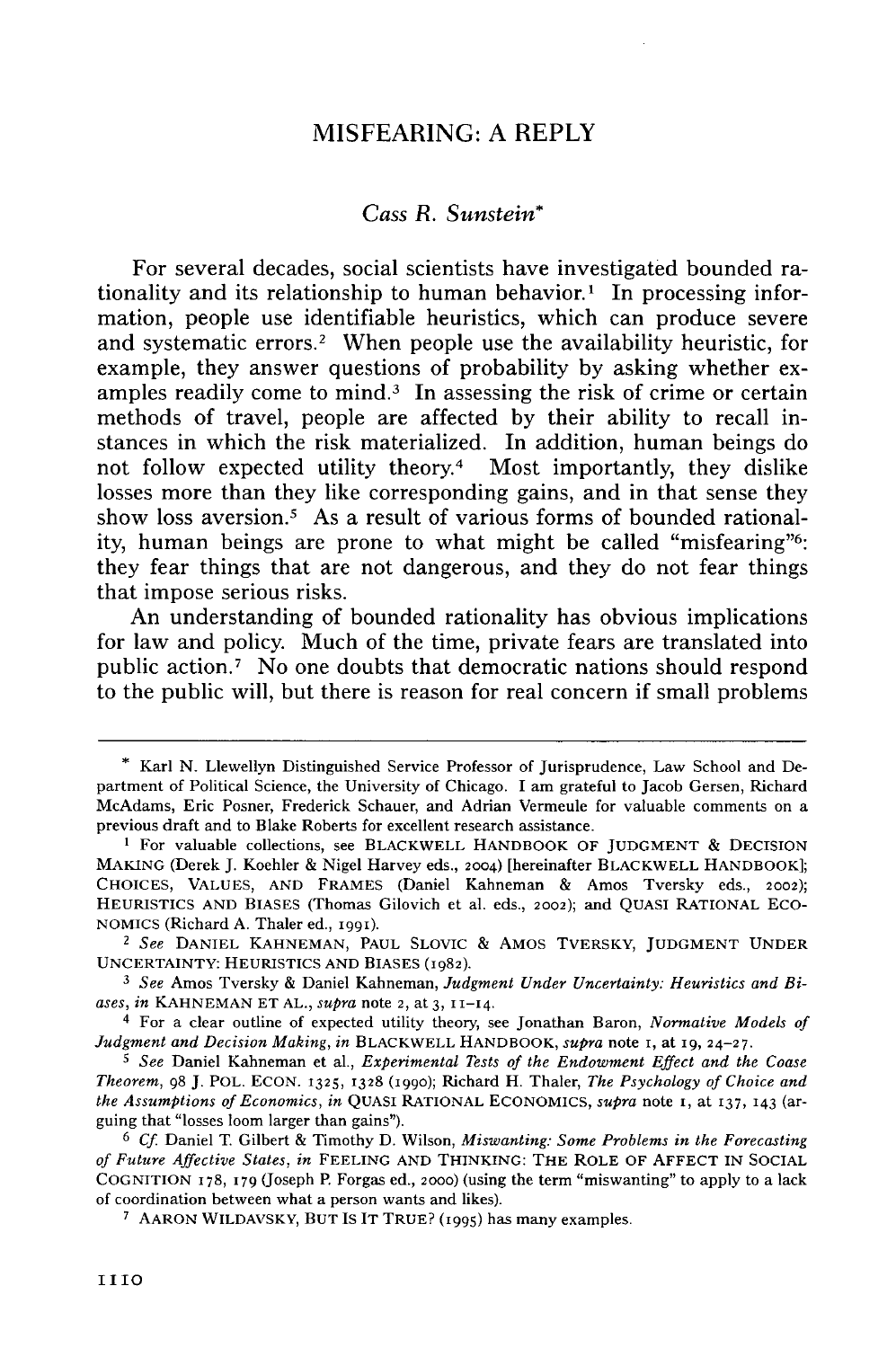receive significant attention and resources, and if large problems receive little or none. In *Laws of Fear,* I attempt to show how bounded rationality contributes to private and public blunders, and to outline an approach to risk reduction that might improve people's lives by making them, among other things, healthier and longer.

In their generous, illuminating, and spirited Review,<sup>8</sup> Dan M. Kahan, Paul Slovic, Donald Braman, and John Gastil (hereinafter KSBG) distinguish among three models of risk perception: the "rationalweigher" model, the "irrational-weigher" model, and the "culturalevaluator" model. $9$  They think that I adopt the irrational-weigher model,10 which, in their view, neglects the role of culture. They contend that the forms of bounded rationality that I emphasize are endogenous to, or a product of, cultural predispositions. They insist that contests about risks are often contests about the status of competing worldviews. KSBG also object that the irrational-weigher model has strong and unfortunate undemocratic tendencies, because it neglects people's values, and because it tends to treat those values as errors rather than as deeply held commitments.<sup>11</sup>

In emphasizing the relationship between culture and risk perceptions, KSBG are onto something important. But there are serious problems with the claim that risk perceptions are *generally* a product of people's worldviews. More fundamentally, what they call "cultural cognition" should not be seen as a competitor to approaches based on bounded rationality. To be sure, some normative positions are deeply entrenched, and people with entrenched normative positions often read facts in a way that conforms to their predispositions. Biased information-processing of this kind — what might be termed *normative bias* **-** is a distinctive form of bounded rationality, one that certainly affects risk perception. KSBG are best read to contend that normative bias plays a significant role in assessments of certain risks, and this claim is an important supplement to existing work on risk perception.

I argue, in short, that insofar as it produces factual judgments, "cultural cognition" is largely a result of bounded rationality, not an alternative to it. I also argue that while it is undemocratic for officials to neglect people's values, it is hardly undemocratic for them to ignore people's errors of fact.

My purpose in this Reply is to elaborate these claims, but let me begin with two clarifications. First, KSBG refer to "irrational

**<sup>8</sup>** Dan M. Kahan, Paul Slovic, Donald Braman & John Gastil, *Fear of Democracy: A Cultural Evaluation of Sunstein on Risk,* **i9** HARV. L. REV. **1071** (2006) (reviewing CASS R. **SUNSTEIN,** LAWS OF FEAR: BEYOND THE PRECAUTIONARY PRINCIPLE **(2005)).**

**<sup>9</sup>** *See id.* at 1074-76, 1087-88.

*<sup>10</sup>See id.* at **1076-83.**

**<sup>11</sup>** *See id.* at io88-i io6.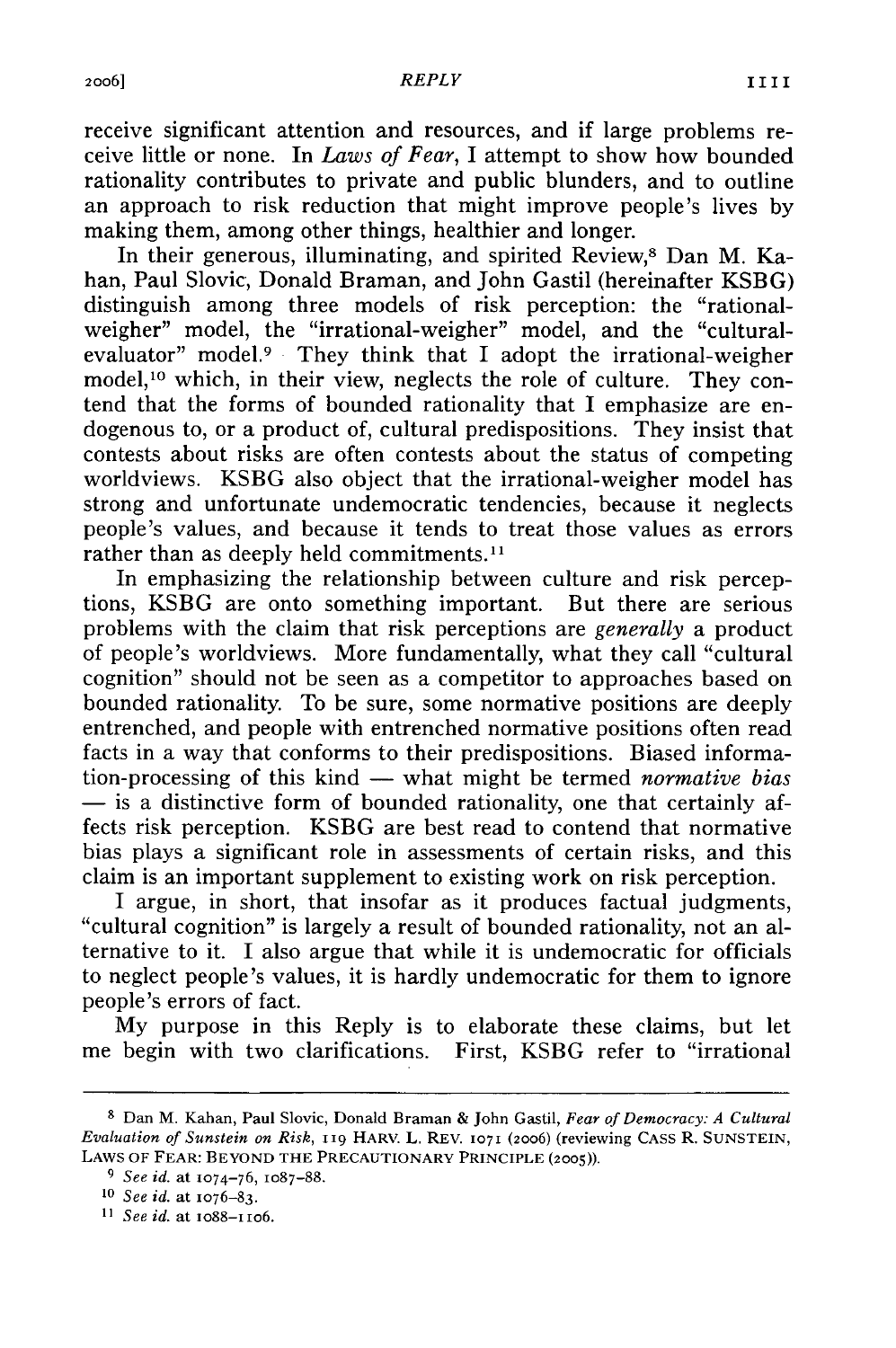weighers," a term that seems to me misleading. People should be regarded as boundedly rational weighers, not as irrational ones.<sup>12</sup> Those who use heuristics are hardly irrational; they are adopting simple rules of thumb that generally work well. Second, KSBG describe their own approach as "cultural cognition," but I wonder about this term as well. Is the United States best understood as divided into different "cultures"? It seems more plausible to say that people have different normative positions, and those positions bias their judgments on questions of fact. Sometimes those normative positions are "clustered," to use KSBG's terminology,13 and these clusters have important biasing effects that reflect bounded rationality. But to say this is to get ahead of the story.

#### I. THE LIMITS OF **CULTURAL EXPLANATIONS**

Relying on work by Mary Douglas and Aaron Wildavsky, KSBG point to three different "cultural worldviews," which they call "hierarchical," "egalitarian," and "individualistic."<sup>14</sup> They believe that people process risks through the lens of these worldviews, and they offer an empirical study that, in their view, supports that conclusion.<sup>15</sup> The study asked people to evaluate their level of concern about specified risks by registering their agreement on a four-point scale, reflecting how strongly they agreed that the risk in question was "serious" or produced "danger." The relevant risks were global warming, nuclear power, pollution, abortion (risks to the mother), and guns (dangers to owners and society).16 To identify the role of "culture," KSBG attempted an independent test of people's tendency to be hierarchical, egalitarian, or individualistic. That test asked people to state their agreement or disagreement with such propositions as, "The women's rights movement has gone too far"; "It seems like the criminals and welfare cheats get all the breaks, while the average citizen picks up the tab"; and "The government interferes far too much in our everyday lives."<sup>17</sup>

KSBG find that as people become more egalitarian and solidaristic, they become more concerned about the risks associated with global

**<sup>13</sup>***See* Kahan et al., *supra* note **8,** at 1O91-92.

<sup>12</sup> Similarly, Richard Thaler uses the term "quasi rational," as distinguished from "rational" or "irrational." *See* **QUASI** RATIONAL **ECONOMICS,** *supra* note i.

<sup>14</sup>*See id.* at io83-84 (citing MARY DOUGLAS **& AARON** WILDAVSKY, RISK **AND CULTURE**  $(1982)$ ).

*<sup>15</sup>See id.* at io86-87.

**<sup>16</sup>**Dan M. Kahan, Donald Braman, John Gastil, Paul Slovic **&** C.K. Mertz, *Gender, Race, and Risk Perception* 13-14, app. at 39-40 (Vale Law Sch. Pub. Law **&** Legal Theory Research Paper Series, Paper No. 86, 2oo5), *available at* http://ssrn.com/abstract=723762. For guns, the questions were somewhat more complex. *See id.*

**<sup>17</sup>***Id.* at 12-13, app. at 38-39.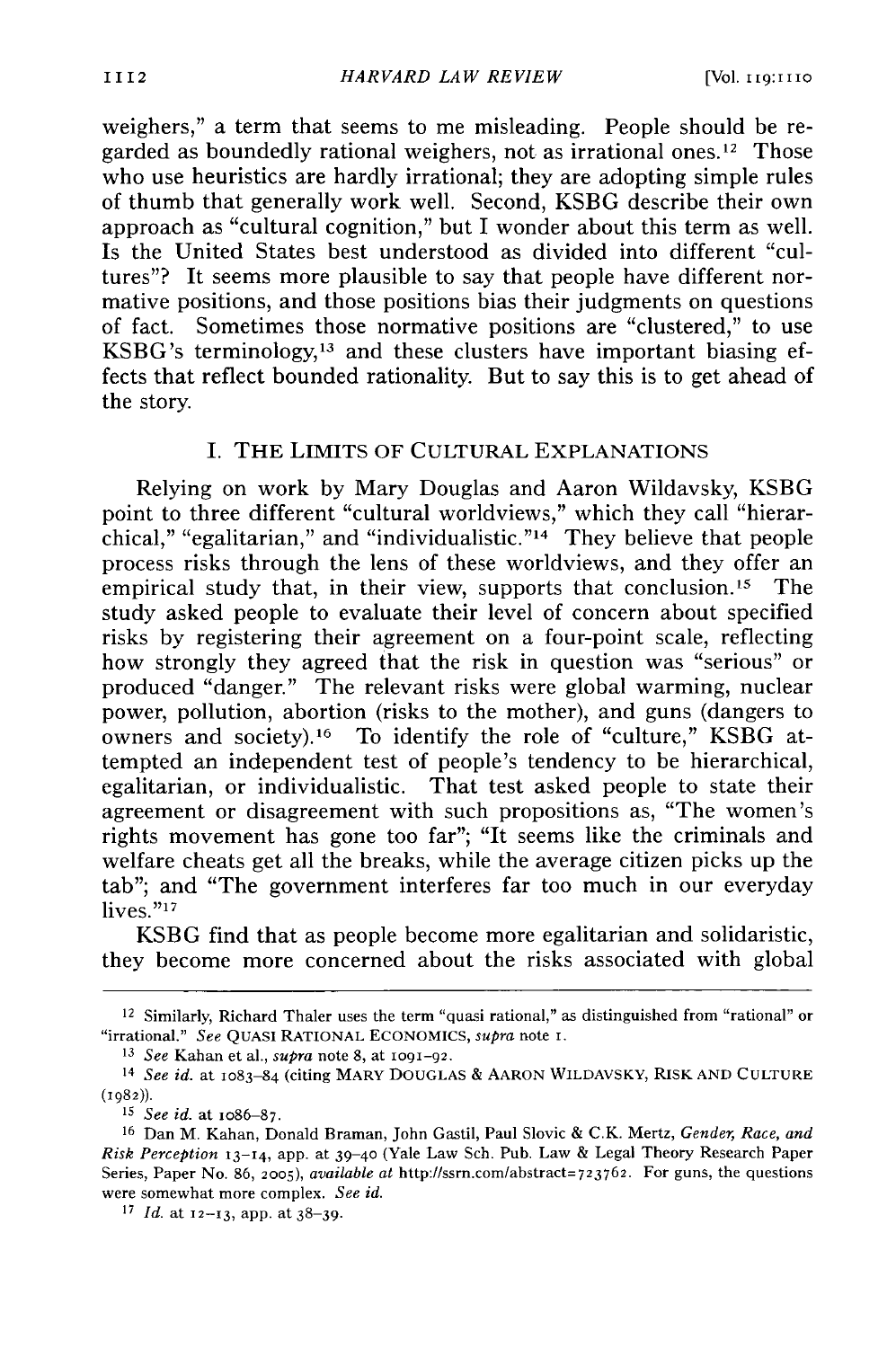warming, nuclear power, and pollution  $-$  whereas those who are especially hierarchical and individualistic are far less concerned about these risks. At the same time, the egalitarian and solidaristic types are more concerned about gun violence and less concerned about risks to women who have abortions — whereas those who are hierarchical and individualistic fear that gun control might undermine public safety, and believe that abortions do cause health risks.<sup>18</sup>

Armed with this evidence, KSBG contend that *"culture is prior to facts*."<sup>19</sup> They argue that bounded rationality itself operates against a cultural backdrop, with different groups having different senses of what incidents are available. In KSBG's understanding, risk-related beliefs are an outcome of "status competition" among competing social groups.<sup>20</sup> People "care as much about their status as they do about their material welfare, $\frac{n}{21}$  and those who propose a particular position on global warming, or on guns, are seeking to protect their status from perceived attack. In KSBG's account, status competition helps to explain more particular findings as well. For example, African Americans are especially sensitive to abortion risks, a finding that stems from "the distinctive status anxieties of African Americans, male and female. '22 African Americans are "[d]isposed by status-protective concerns to denounce abortion as immoral."23

In sum, KSBG contend that it is best to understand risk perception in terms of cultural cognition, not bounded rationality. They believe that a cultural understanding of risk is indispensable to seeing how government might best approach social disagreements  $-$  and also might ensure that political debates are genuinely democratic. In their view, an emphasis on bounded rationality, and on misfearing, will blind regulators to the moral commitments that underlie people's judgments.

### *A. "Serious" Risks*

KSBG are right to emphasize the relationship between moral judgments and risk perception, but many questions might be asked about the inferences they draw from the study they describe. The basic problem is that their study does not establish that culture produces different *factual* judgments about the magnitude of social risks.

Recall that KSBG find that people with different normative commitments offer different judgments about whether certain risks are

- 22 Kahan et al., *supra* note 16, at 27.
- <sup>23</sup>*Id.* at 28.

**<sup>18</sup>***See* Kahan et al., *supra* note 8, at io86-87.

<sup>19</sup> *Id.* at io83.

<sup>20</sup>*Id.* at 1073.

<sup>21</sup>*Id.* at 1095.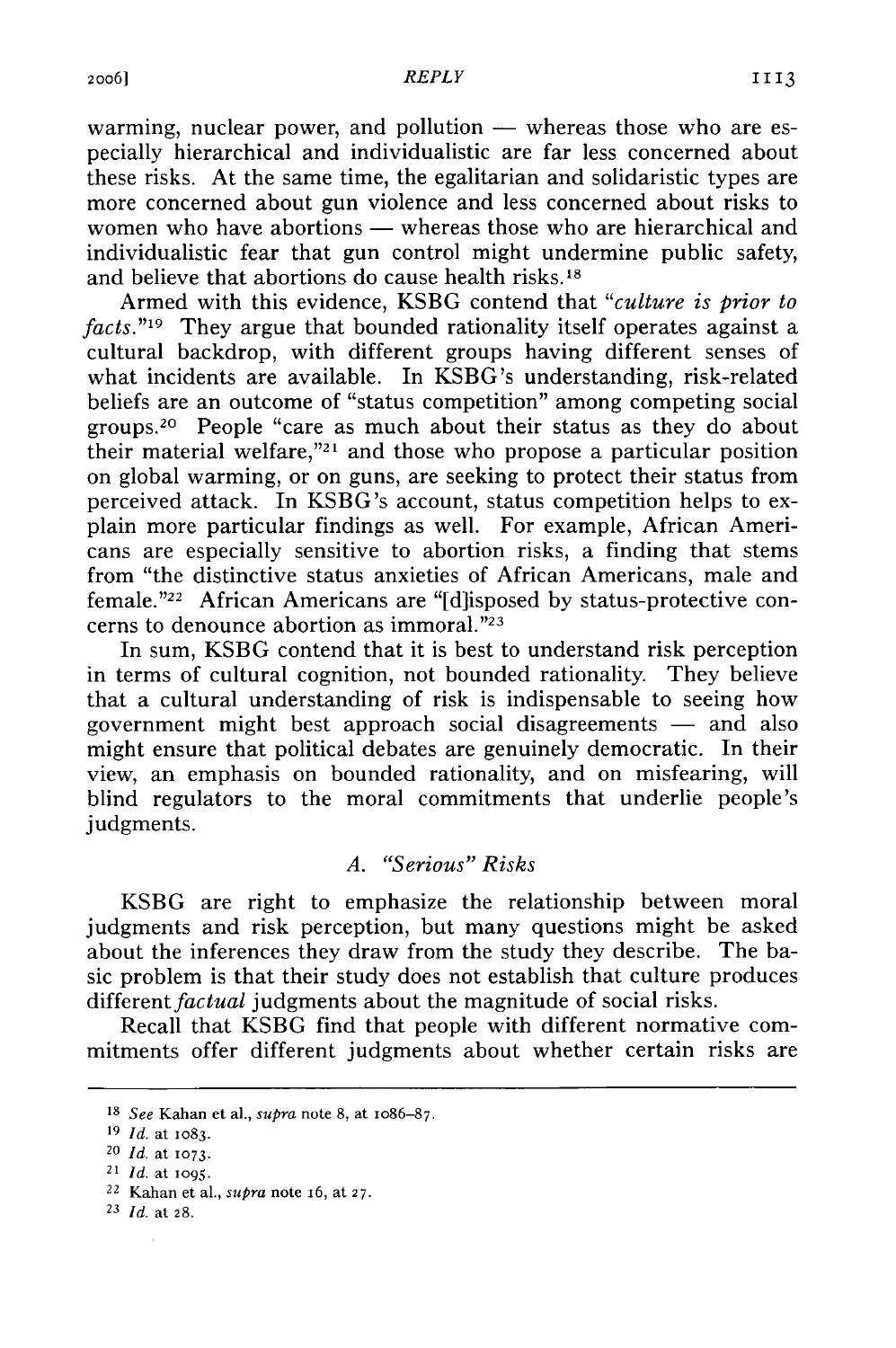"serious."<sup>24</sup> The term "serious" explicitly invites consideration of normative as well as factual issues; indeed, it confounds the two. When people say that a risk is "serious," they are unlikely to separate an assessment of the sheer magnitude of the risk from a normative evaluation of whether government ought to do something about it.<sup>25</sup> Is it shocking, or even surprising, to find that people with identifiable political predispositions offer systematically different judgments about whether risks are "serious"? Consider a far simpler version of KSBG's test involving just one proposition: "George W. Bush is a good President." I am willing to hypothesize that people's agreement or disagreement with that proposition, on a four-point scale, will operate as a decent predictor of their agreement or disagreement with a range of questions involving the seriousness of risks associated with nuclear power, global warming, pollution, gun control, and abortion. (Is this cultural cognition?)

If ordinary people are asked whether a risk is "serious," they are not likely to respond with a quantitative analysis of the projected harm. For this reason, people's judgments about seriousness do not reveal much about risk perception as that term is explored in *Laws of Fear.* Asked about seriousness, people might well offer a rapid, intuitive judgment  $-$  one that reflects the affect heuristic and that would naturally line up with their political predispositions. If they are more reflective, they are likely to consider at least three variables: the anticipated harm, the cost of reducing or eliminating the risk, and the related moral and political issues. Those who oppose gun control laws might believe that the risks of gun ownership are "not serious" even though they have a full understanding of the number of lives lost without such laws. For purposes of uncovering risk perceptions, it would be most interesting to see whether the relevant groups generate systematically different numbers about expected annual deaths, rather than if they have systematically different assessments of whether a risk is "serious. '26 Without evidence on that point, we have limited knowledge of the relationship between people's cultural values and their risk perceptions.

 $24$  The term "serious" was used in the prompts for only two of the five risks (pollution and global warming), but the other prompts, which solicited opinions about whether "it is dangerous" and the like, raise similar problems, and hence I use the problems with the word "serious" to capture the general issue.

<sup>&</sup>lt;sup>25</sup> Thus it is possible to say that a risk is "serious" even though the likelihood of death is relatively small, and also possible to say that a risk is not so "serious" even though the likelihood of death is relatively larger. A risk of i in **50,000,** for example, may or may not seem "serious," depending on other variables.

**<sup>26</sup>**A study of this sort, although not exploring cultural differences, is Sarah Lichtenstein, Paul Slovic, Baruch Fischhoff, Mark Layman & Barbara Combs, *Judged Frequency of Lethal Events,* 4 **J.** EXPERIMENTAL PSYCHOL.: HUM. **LEARNING** & MEMORY **551 (1978).**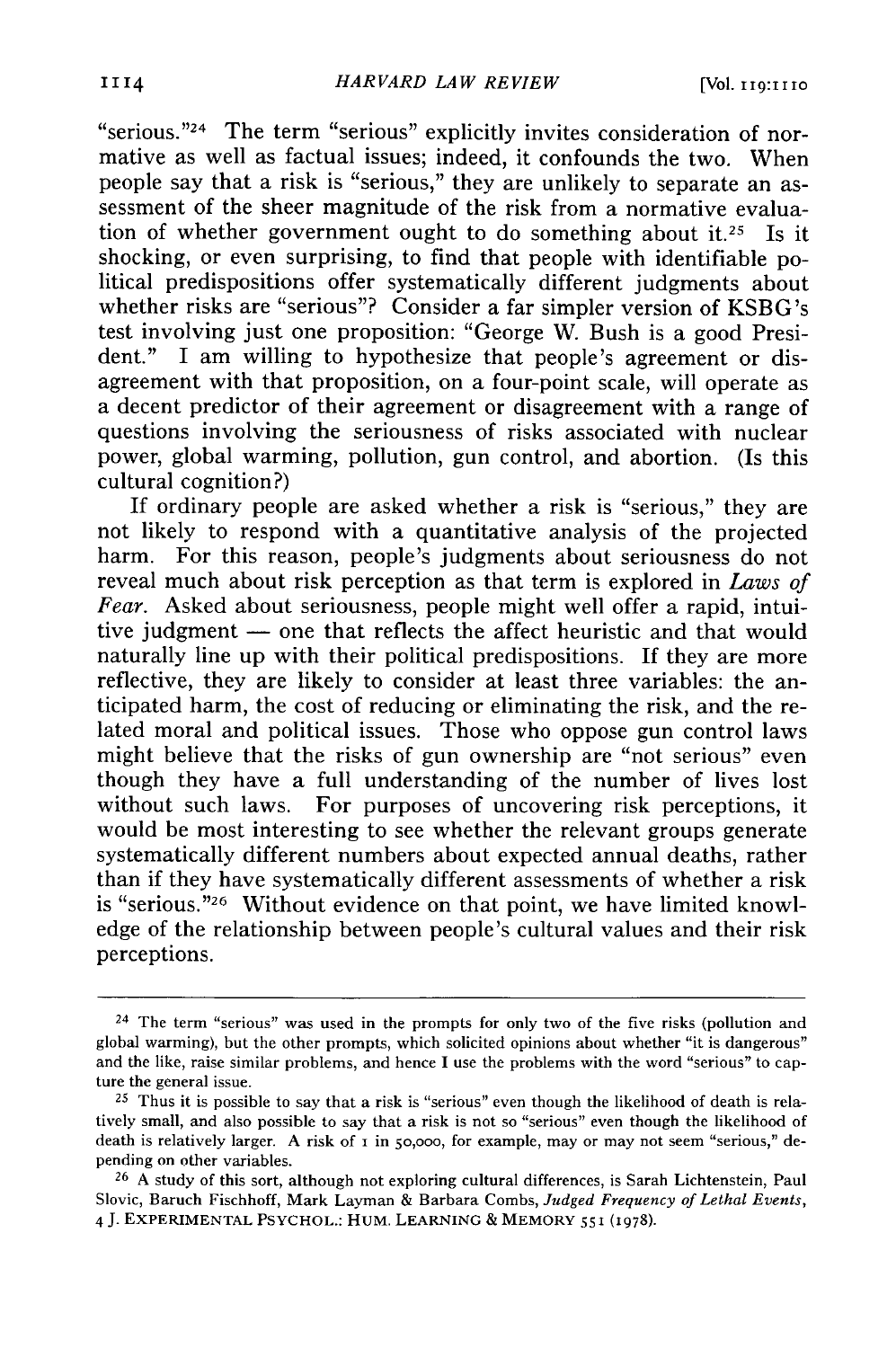## 2006] **REPLY III**

There is an additional problem. The analysis in the study invoked by KSBG could easily be reversed. Does culture predict risk perceptions, or is the converse true? Imagine that certain people believe that global warming and nuclear power do not pose a serious risk; imagine too that such people think that gun control increases risks and that abortion imposes serious risks on the mother. I predict that such people would show the cultural profile that KSBG describe as hierarchical and individualist. The evidence does not enable us to establish priority.

## *B. "Hot" Risks and Bounded Rationality*

But suppose, plausibly, that normative commitments often come first, and that people's judgments about the magnitude of risks are influenced by their normative commitments. Even if this is so, we should distinguish between the relatively few "hot" risks, which trigger cultural conflicts, and other risks, which are far less likely to do so. The judgments of Americans about most risks are not a product of cultural conflicts within the United States.

Kahan's own work on risk regulation has focused most directly on gun control<sup>27</sup> - an area in which moral commitments are particularly likely to affect people's assessments of risks. It would be hard to persuade committed gun control advocates that gun control actually increases the risk of homicide. KSBG's own study involves "hot" risks of various kinds. Indeed, abortion and gun control may be two of the "hottest" political issues. But in many areas, evidence of risks actually has a significant effect, and normative or cultural commitments play a less central role in people's assessments of risk. As possible examples, consider the risks associated with hurricanes, earthquakes, lawn mowers, power saws, sharks, motor vehicles, airplanes, swimming pools, lightning, bridges, jogging, fire, and trains. For the evaluation of many of these risks, cultural or normative commitments play a smaller role. While people are divided about the risk of global warming, they are not so divided about the risks associated with bridges.

Moreover, general swings in the fear of Americans can occur despite differing normative commitments. Both within and across any cultural category, bounded rationality is likely to affect people's judgments about risks. If a nuclear power accident has occurred and been highly publicized in the last three months, I predict that public fear will increase as a result, and the increase will be found across cultural divisions. Fear will be heightened if relevant events are cognitively available; it will be lessened if such events are not available. It follows

**<sup>27</sup>***See* Dan M. Kahan & Donald Braman, *More Statistics, Less Persuasion: A Cultural Theory of Gun-Risk Perceptions,* **151** U. PA. L. REV. **1291 (2003).**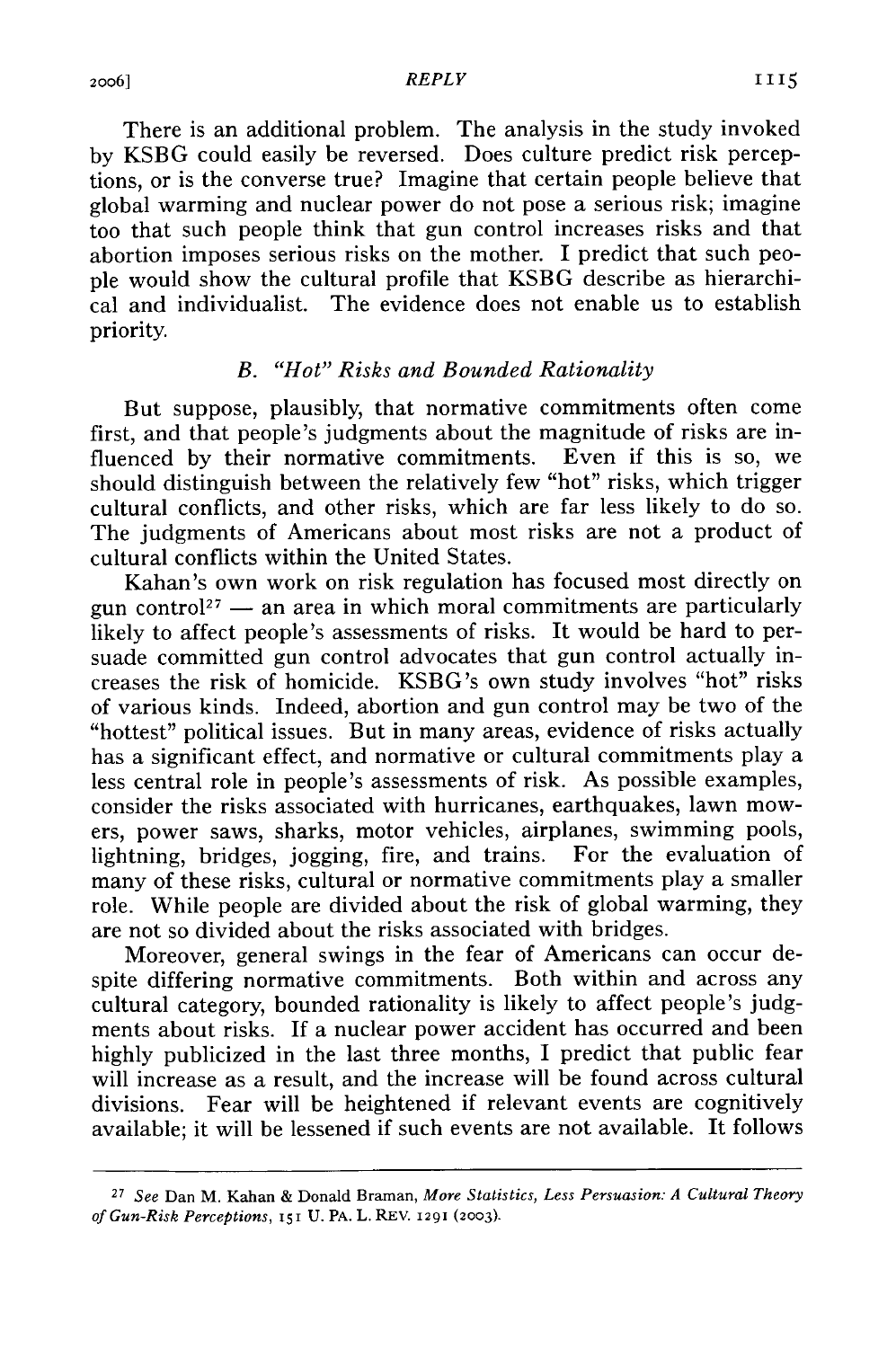that in the United States, the perceived risks of terrorism leapt after the attacks of September *ii,* and that the perceived risks of hurricanes leapt after the Gulf Coast disaster of August 2005 — and these leaps probably occurred across "cultures." It is likely, of course, that the fears in some cultures leapt less than in others. But whatever people's cultural predispositions, judgments about risks are a product not of irrationality but of bounded rationality  $-$  of perceptions of the facts, processed by fallible human beings. <sup>28</sup>

Nothing in KSBG's findings is inconsistent with these claims. As Slovic has shown, vivid and easily imagined causes of death (for example, tornadoes) receive likelihood estimates that are greater than those of less vivid causes (for example, asthma attacks) that occur with far greater frequency (here, by a factor of twenty).<sup>29</sup> Slovic has also shown that whether people will buy insurance for natural disasters is greatly affected by recent experiences. If floods have not occurred in the immediate past, people who live on flood plains are far less likely to purchase insurance. In the aftermath of an earthquake, the number of people purchasing earthquake insurance rises sharply  $-$  but it declines steadily as time passes and vivid memories recede. 30 The same conclusion, involving the importance of the availability heuristic, emerges from a cross-national study of perceptions of risk associated with terrorism and SARS. Because of the attacks of September *1i,* Americans perceived terrorism to be a far greater threat, to themselves and to others, than SARS. Because of highly publicized cases involving SARS in their country, Canadians perceived SARS to be a greater threat, to themselves and to others, than terrorism. 31 The disparity between Americans and Canadians is entirely consistent with the account in *Laws of Fear* and does not depend on any distinction among individualists, egalitarians, and hierarchists.

KSBG nonetheless emphasize the importance of culture as opposed to bounded rationality. But consider the fact that within the United States, public concern about risks usually tracks actual risk levels<sup>32</sup> a finding that cannot be explained by reference to "culture," and a

<sup>&</sup>lt;sup>28</sup> KSBG suggest, incorrectly, that I "depict[] the impact of affect as foundational to nearly all other mechanisms of risk perception." Kahan et al., *supra* note **8,** at **1078.** Availability, for example, can operate in purely cognitive terms. Affect is certainly important, but people use heuristics, and show biases, whether or not affect is involved.

**<sup>29</sup>**Lichtenstein et al., *supra* note 26, at 555, 556 tbl.2. For a more recent finding in the same vein, see W. Kip Viscusi, *Judging Risk and Recklessness, in* **PUNITIVE DAMAGES:** How **JURIES DECIDE 171, 181-82** (Cass R. Sunstein et al. eds., 2002).

**<sup>30</sup> PAUL** SLOVIC, THE PERCEPTION OF RISK 40 **(2000).**

**<sup>31</sup>***See* Neal Feigenson et al., *Perceptions of Terrorism and Disease Risks: A Cross-National Comparison,* 69 MO. L. REV. 991, **996-97** (2004).

<sup>32</sup>*See* George Loewenstein & Jane Mather, *Dynamic Processes in Risk Perception,* **3** J. RISK & UNCERTAINTY 155, 166, 173 (1990).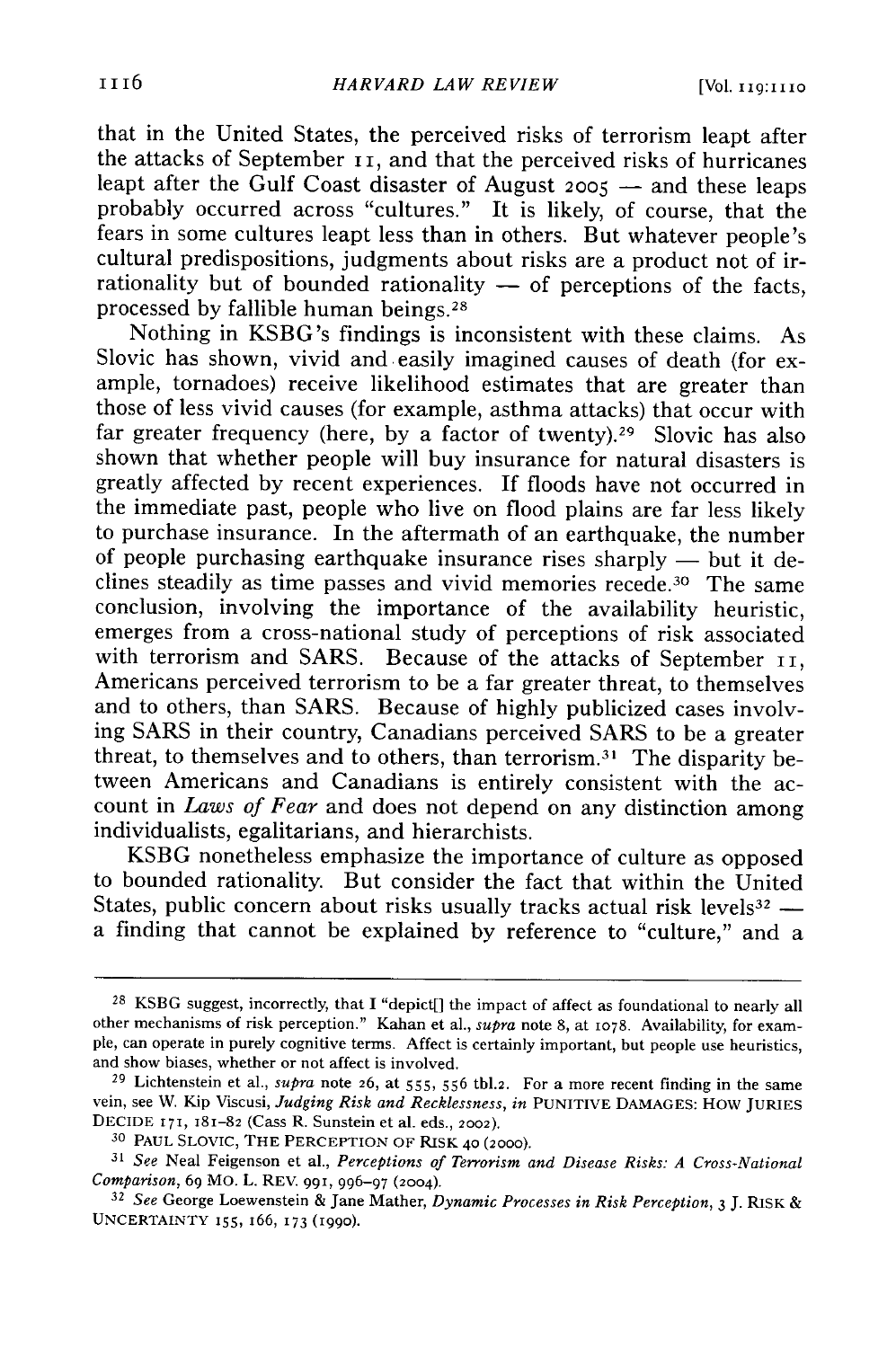### 2006] *REPLY* 1117

tribute to the fact that people are not irrational but instead boundedly *rational.* When does public concern outrun actual fluctuations? The answer, an example of *bounded* rationality, lies in the important case of "panics," bred by vivid illustrations that do not reflect increases in danger levels. 33 At certain points in the **1970s** and **I98os,** for example, there were extreme leaps in concern about teenage suicides, herpes, illegitimacy, and  $AIDS$  - leaps that did not correspond to an increase in the size of these problems. These leaps were produced, in large part, **by** the availability of "a particularly vivid case or new finding that receives considerable media attention."34

Notwithstanding culture, then, facts are usually crucial to riskrelated judgments, and perceptions of facts are affected **by** bounded rationality. It follows that culturally heterogeneous groups  $-$  the citizens of New Orleans in late **2005,** or the citizens of Washington, D.C. after the sniper attacks of 2002, or those who live along the San Andreas Fault, or Americans in the aftermath of September  $I_1$  — will often show similar risk beliefs regardless of their diversity along religious, ethnic, and other lines. **I** do not mean to deny the possibility, emphasized **by** KSBG, that population-wide changes of the sort just outlined may sometimes disguise internal disagreements produced **by** different social predispositions.<sup>35</sup> For example, if a nuclear power accident occurs, some people will continue to believe (perhaps correctly) that nuclear power poses low risks. KSBG's argument about cultural disagreements will be least powerful with risks that are disconnected from "hot" debates that separate people in moral and political terms. But the overwhelming majority of questions of risk perception are indeed disconnected from those debates, simply because most of the risks that we face do not involve the cultural or political issues that divide us; hence cultural disagreements are essentially irrelevant. And even when such disagreements matter, bounded rationality is important too.<sup>36</sup>

## *C. Cultural Cognition, Rationality, and Bounded Rationality*

KSBG think that cultural cognition is an alternative to bounded rationality and a superior account of risk perception. In my view, cultural cognition is actually a reflection of bounded rationality and a

**<sup>33</sup>** *Id.* at 171-73.

<sup>34</sup>*Id.* at **172.**

**<sup>35</sup>** *See* Kahan et al., *supra* note 8, at 1O95.

<sup>36 1</sup> agree (pp. 104-o5) with KSBG that availability is sometimes endogenous to culture. *See id.* at 1O85. At the same time, certain social events will be available to most or even all. *See* Lichtenstein et al., *supra* note **26.**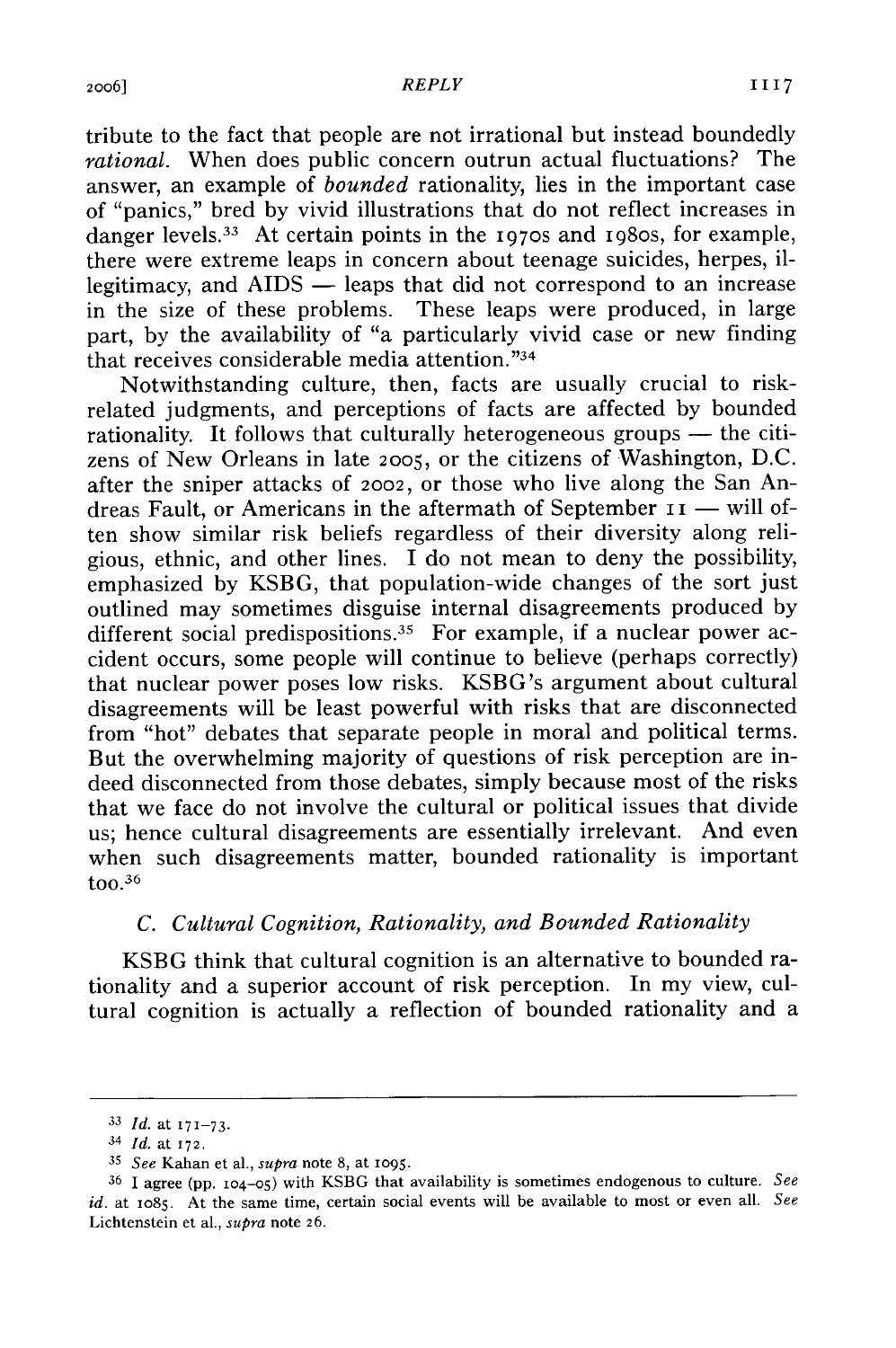part of the general framework that it offers.<sup>37</sup> I mean, then, to suggest not only that bounded rationality helps to explain variations in beliefs, but also that identifiable forms of bounded rationality lie behind cultural cognition. To explore this possibility, it is necessary to untangle the mechanisms by which "culture" contributes to judgments about risks. There are three possibilities.

*i. Social Influence.* — Suppose that people do not know whether global warming causes serious risks. They might well make a judgment based on what they learn from those they know. People with incomplete information are rationally interested in the views of those they trust. Those who believe that global warming is a serious problem might hold this view because they are following the views of others. Here cascade effects and group polarization<sup>38</sup> are common, and they help to constitute relevant "cultures."

Call this the "social influence" model of cultural cognition, one that can be taken as a useful specification of some of the arguments about cascades and polarization in *Laws of Fear.* Such influences come in two forms: informational and reputational (pp. 94-102). If trusted people believe that global warming poses a serious risk, there is reason to believe that global warming poses a serious risk  $-$  the informational influence. And if trusted people so believe, there is reason to go along with them, simply to avoid incurring their disapproval  $-$  the reputational influence.

When people are divided along certain lines, and when certain beliefs tend to "cluster," it is often because of social influences. If people sort themselves into different groups, with different fears, then risk perceptions will diverge accordingly. The resulting differences may or may not operate along geographical lines. If environmentalists are influenced by other environmentalists, then their fears about global warming might have little to do with physical location. The findings offered by KSBG are fully consistent with this possibility.

2. *Normative Bias.* — As I have suggested, people's judgments about factual questions are often affected by their normative commitments. Suppose that you believe that abortion is a form of murder. You might be inclined to accept evidence that abortion is dangerous for women as well. Or suppose that you are inclined to oppose capital

**<sup>37</sup>**A growing body of work explores the intersection. *See, e.g.,* Incheol Choi et al., *Culture and Decisions, in BLACKWELL HANDBOOK, supra note 1, at 504.* 

**<sup>38</sup>** KSBG argue that my emphasis on polarization "underestimates persons' discursive capacities," Kahan et al., *supra* note 8, at i ioo, but in general, their citations do not support the charge. On the contrary, polarization is a remarkably robust finding. *See* ROGER BROWN, **SOCIAL** PSYCHOLOGY 200-48 (2d ed. 1986). It is true, however, that institutional design can help to improve deliberation. *See* CASS R. **SUNSTEIN, INFOTOPIA:** HOW MANY **MINDS PRODUCE** KNOWLEDGE (forthcoming 2oo6).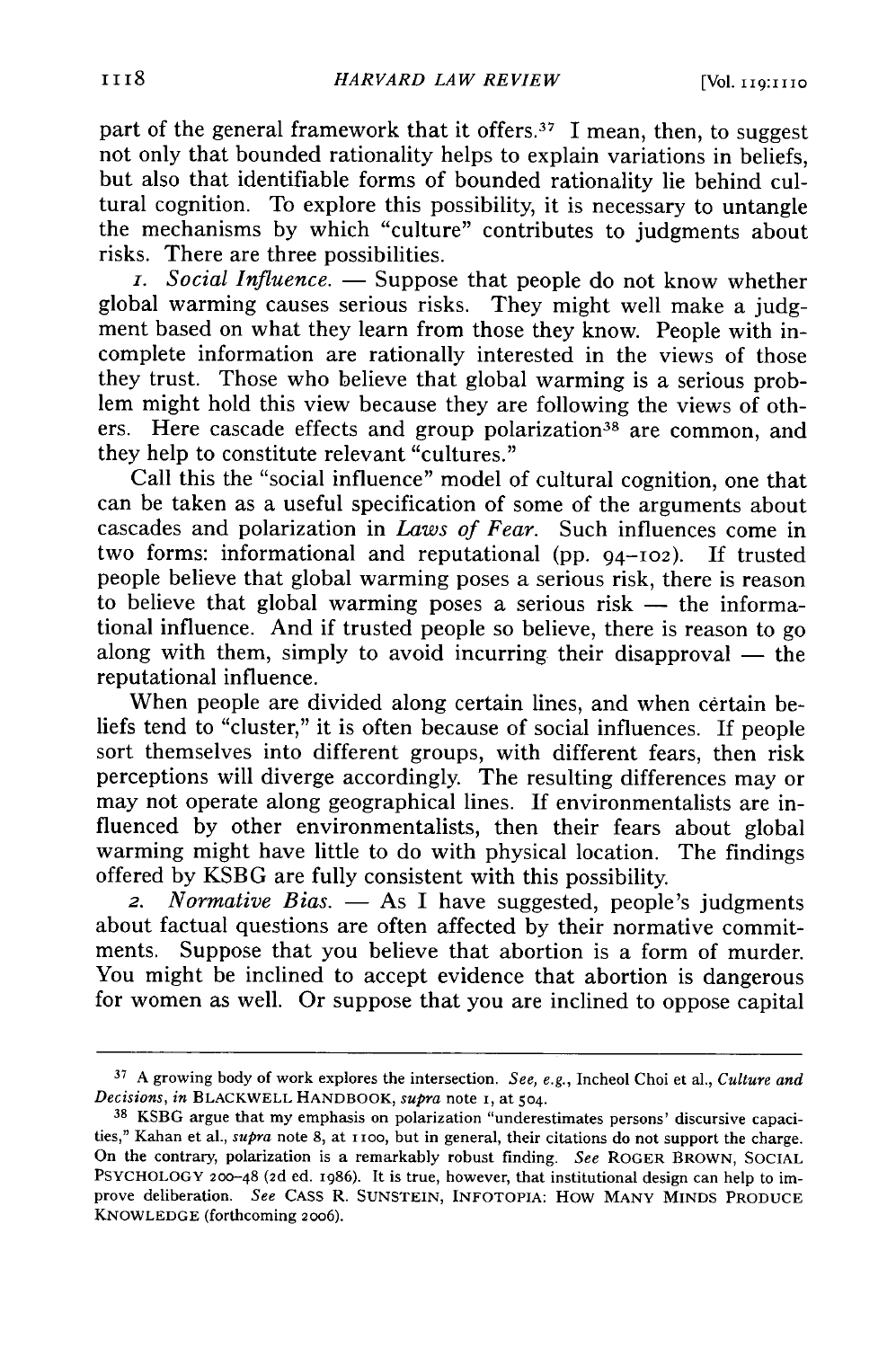punishment as barbaric. You might well be inclined to reject evidence that it deters murder. The general phenomenon  $-$  normative bias  $$ is well supported by evidence of confirmation bias, by which people tend to seek out, and to believe, evidence that supports their own antecedent views.<sup>39</sup>

As I understand it here, normative bias is an effort to reduce the cognitive dissonance 40 produced when normative commitments are in evident tension with apparently relevant facts.<sup>41</sup> Of course, it is possible to oppose capital punishment even if deterrence can be established, just as it is possible to favor a right to choose abortion even if the relevant procedure carries risks. **My** only claim is that as an empirical matter, people's moral judgments, which often precede careful empirical inquiry, tend to affect how they process information.<sup>42</sup> I suspect that normative bias plays a substantial role in explaining KSBG's findings. **If** people with certain predispositions think that global warming is not a serious problem, or that gun control imposes risks, it may well be because of normative bias. For risks that are not "hot," smaller splits may be observed simply because little or no normative bias is triggered: Americans do not much divide along normative lines with respect to less "hot" risks such as those associated with floods, hurricanes, and airplanes.

3. *Status Competition.* - KSBG believe that with respect to many issues, people think that their status is on the line, and that they press their views on those issues as part of status competition.<sup>43</sup> This explanation is not implausible, but it is doubtful that such competition accounts for the evidence that they describe.

*<sup>39</sup>See* Craig R.M. McKenzie, *Hypothesis Testing and Evaluation, in* **BLACKWELL HANDBOOK,** *supra* note i, at **2oo, 203-09.** People may well be simple Bayesians here. For example, people may believe that gun ownership is not dangerous because their own experience, and that of their acquaintances, supports that belief; for such people, it will take a great deal of evidence to justify the conclusion that guns are not safe.

*<sup>40</sup>See* **LEON** FESTINGER, **A** THEORY **OF COGNITIVE DISSONANCE (1957).**

*<sup>41</sup> See* Kahan et al., *supra* note **8,** at 1083 ("Individuals selectively credit and dismiss factual claims in a manner that supports their preferred vision of the good society.").

<sup>42</sup> According to KSBG:

In the public consciousness, there is no genuine distinction between the "costs" and "benefits" of putatively dangerous activities. Adopting the stance that best expresses their cultural values, citizens invariably conclude that activities that affirm their preferred way of life are both beneficial and safe, and those that denigrate it are both worthless and dangerous. ... [R]isk perceptions originating in cultural evaluation are not ones individuals are likely to disown once their errors are revealed to them.

Id. at 1105. For risks that are not bound up with strong cultural values, I do not believe these claims are accurate. But suppose that for some risks, they are indeed accurate  $-$  a supposition supported **by** empirical work on the affect heuristic to which KSBG refer. *See id.* at 1084. Even if so, the affect heuristic should hardly be turned into a virtue for policymakers! Costs and benefits are indeed separate, and if people collapse them, there is a serious problem.

*<sup>43</sup> See id.* at 1095-96.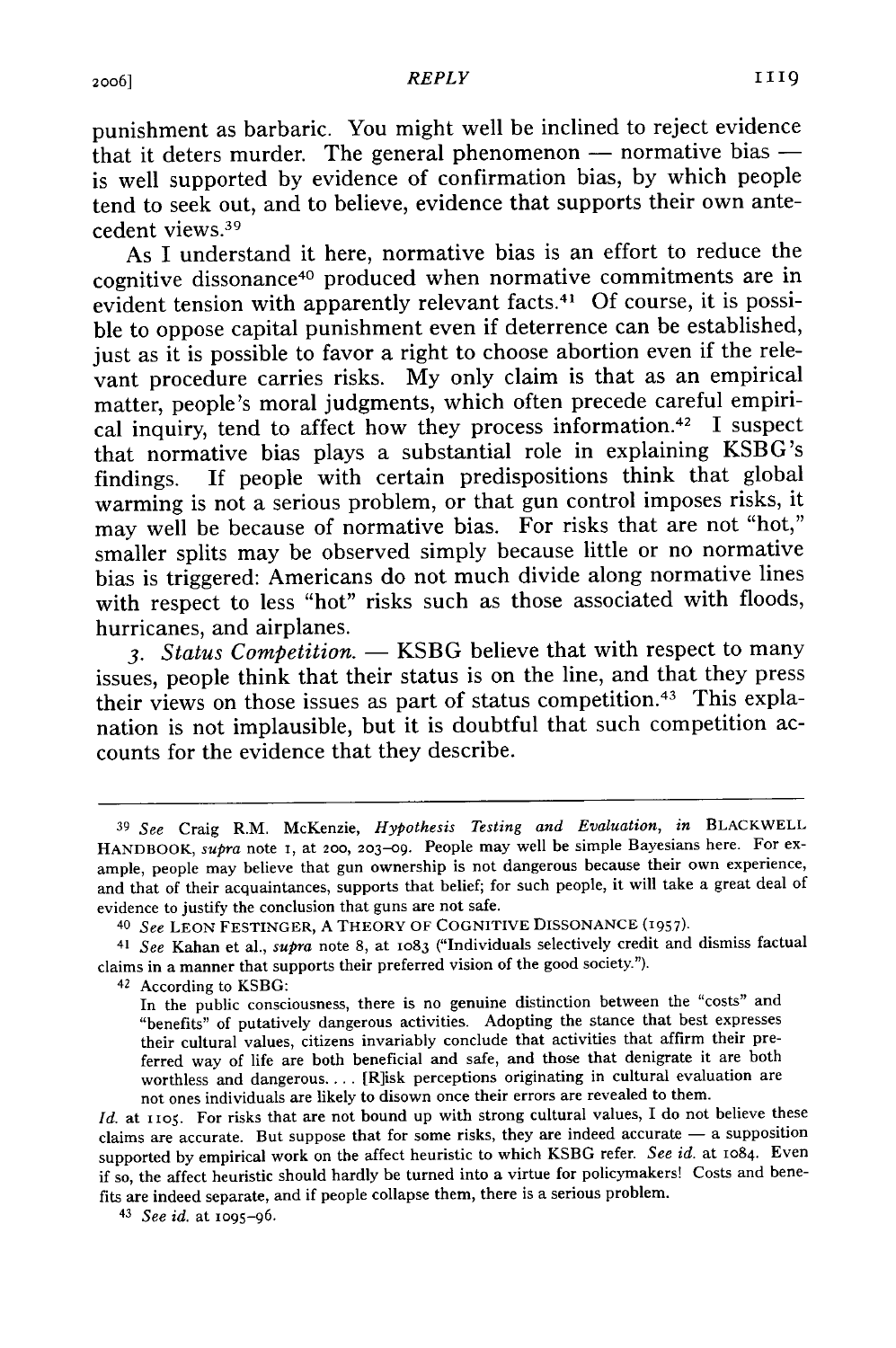KSBG need not even speak in terms of status competition; social influences and normative bias could be a complete explanation for their findings. To be sure, the claim of status competition is not *foreclosed* by the existing data. But when some Americans are concerned about global warming and nuclear power, do KSBG really believe that they are seeking to preserve their status? When other Americans believe that nuclear power is not a serious risk, do KSBG think that status concerns are playing the major role? What is the mechanism by which the attempt to preserve status leads to these particular beliefs? If KSBG are correct, African Americans are relatively skeptical of abortion and believe that women who have abortions incur risks as a result. 44 But KSBG have not defended the claim that these views are a *product* of a desire, on the part of African Americans, to prevail in some status competition. An alternative explanation is that many African Americans have moral objections, on principle, to abortion and that for some African American women, abortion has imposed health risks. Indeed, it is plausible to speculate that availability helps to explain the fears of African Americans on this count; perhaps abortion is riskier for African American women. Compare the likely finding that gun owners do not believe that gun ownership presents a serious risk: the overwhelming majority of gun owners live without any unfortunate incidents,<sup>45</sup> and they extrapolate from their experience.

With this background, consider KSBG's argument that the development of a market solution to environmental problems helped to soften the resistance of the White House to acid deposition regulation under President George H.W. Bush. In their account, cultural and status competition were central to aggressive efforts to control acid deposition. Thus officials were willing "to accept the idea that there was a problem to be dealt with after all" only after they were shown "a solution that affirmed their cultural values."<sup>46</sup> The key point is that this solution was "cognitively" less costly.<sup>47</sup> This suggestion seems to me implausible, and KSBG offer no evidence for it. Here is a simpler account. There was a great deal of political pressure for a response to the problem of acid deposition, and the Bush White House was sympathetic to the claim that the problem was real. Once the emissionstrading approach was identified as a method for reducing acid deposition, the Bush Administration could see that the program would be less costly - *period.48* Emissions trading would ensure that the

<sup>44</sup> See supra p. **1113.**

**<sup>45</sup>***See* **STEVEN D.** LEVITT & **STEPHEN J. DUBNER,** FREAKONOMICS **149-50 (2005)** (reporting that less than one child is killed **by** a gun for every one million guns).

**<sup>46</sup>**Kahan et al., *supra* note **8,** at **1097.**

<sup>47</sup> *Id.*

**<sup>48</sup>***See* **A. DENNY ELLERMAN ET AL., MARKETS FOR CLEAN AIR 21-22 (2000).**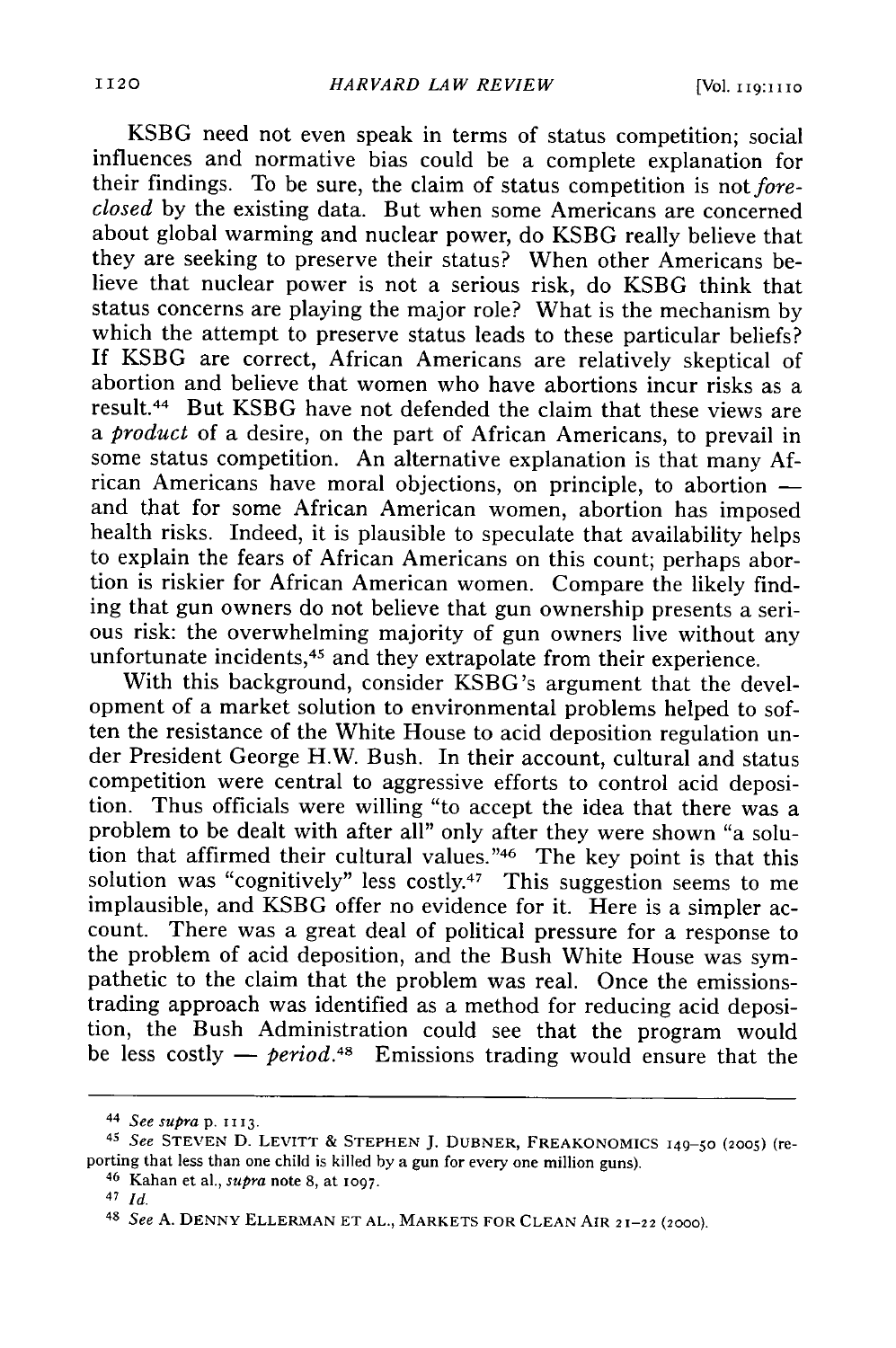program would be far less expensive than was originally feared. With respect to acid deposition, KSBG see status competition among cultures, but the real story involves strong political and technocratic dimensions. 49 The emissions-trading approach reduced both opposition and cost.<sup>50</sup> The White House did not think that its "cultural worldview" was reaffirmed; it thought instead that the program would be politically feasible and also sensible, all things considered.

In short, KSBG overstate the role of status competition in producing risk regulation; social influences and normative bias are far more important.<sup>51</sup> But suppose that the status competition view does have some explanatory power. If so, a form of bounded rationality is surely involved. Indeed, economists pay a great deal of attention to people's concern for their status.<sup>52</sup>

My general conclusion is that once we identify the mechanisms that underlie "cultural cognition," we will be operating under the general framework provided by behavioral economics. Those mechanisms are certainly important, but they do not provide an alternative to bounded rationality.

## II. DEMOCRATS AND TECHNOCRATS

What is the relationship between public fear and democratic selfgovernment? *Laws of Fear* contends that officials should respond to people's values, rather than to their blunders.<sup>53</sup> If bounded rationality is leading to excessive fear, government should not require precautions<br>that foil to increase safety but that impose significant burdens. If that fail to increase safety but that impose significant burdens. bounded rationality is leading people to neglect serious risks, government should not compound that neglect with official indifference.<br>To be sure risk regulation is no mere technocratic exercise. If To be sure, risk regulation is no mere technocratic exercise. people's values lead them to show special concern with certain risks, government should take that concern into account. But to the extent

<sup>49</sup>*See id.* at **21-29.**

**<sup>50</sup>***See* KEVIN M. **ESTERLING,** THE POLITICAL **ECONOMY** OF EXPERTISE 114-6o (2004).

**<sup>51</sup>**This is not to say that status competition never plays a role. Social influences come in two varieties: informational and reputational. To the extent that reputational forces are at work, a form of status competition may be involved, though usually at the individual level rather than at the cultural level. *See* CASS R. SUNSTEIN, WHY SOCIETIES NEED DISSENT **12-13 (2003).** Strong social influences can in turn fortify normative biases, and vice versa.

*<sup>52</sup> See, e.g.,* ROBERT H. FRANK, CHOOSING THE RIGHT POND (1985). Such status concerns need not speak of "bounded" rationality - it is necessary only to specify a utility function that includes concerns about status. Rational people may well be concerned about their status.

**<sup>53</sup>** KSBG say that I believe that "the optimal balance is one that maximizes satisfaction of individual preferences." Kahan et al., *supra* note 8, at 1106. Because democracy entails deliberation about preferences and moral judgments (pp. 158-6o), this is an inaccurate description of my view.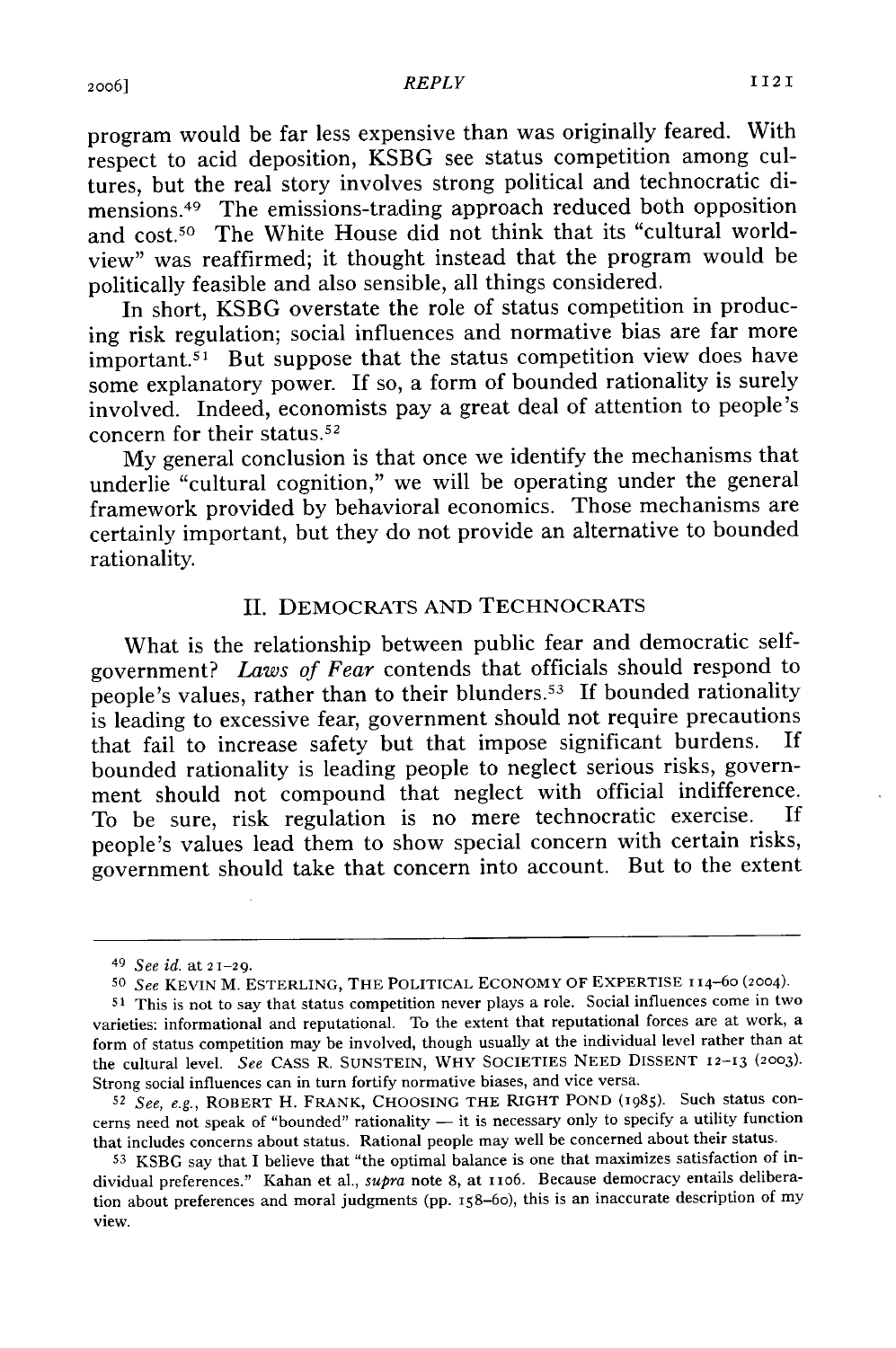possible, any official response should be based on a realistic understanding of the facts.<sup>54</sup>

KSBG are right to say that for some problems, actual risk levels are only part of what people care about. For many years, Slovic has been arguing that people care, rationally, about qualitative factors, including whether risk is equitably distributed and whether it is potentially catastrophic.<sup>55</sup> Although I have raised some questions about Slovic's claim of a "rival rationality,"<sup>56</sup> he is right to argue that a purely quantitative approach misses important concerns. Citizens might want to take expensive precautions against the potentially irreversible and catastrophic risks associated with global warming (pp.  $109-17$ ).<sup>57</sup> They might want to give poor people special protection against environmental harm.<sup>58</sup> In these cases, *Laws of Fear* embraces their goals (pp.  $158-60$ ,  $166-71$ ). And if those who reject gun control believe that law-abiding citizens should be allowed to own guns even if innocent lives are lost as a result, they are certainly permitted to press their moral claims in the public domain.

KSBG nonetheless object that my approach is fatally undemocratic **-** that it does not respect the normative commitments that are often at the heart of debates over risk regulation. In their view, risk policy often requires people to debate "their preferred vision of the good society."<sup>59</sup> Because people "adopt stances toward risks that express their commitment to particular ways of life," their perceptions of risks "might or might not be accurate when evaluated from an actuarial standpoint .... Nevertheless, which activities individuals view as dangerous and which policies they view as effective embody coherent visions of social justice and individual virtue."<sup>60</sup> KSBG think that once we appreciate the role of cultural cognition, we will be inclined to "afford normative significance to public risk evaluations generally."<sup>61</sup> KSBG object that I fear democracy and do not favor democratic

<sup>54</sup> This includes a realistic understanding of factual uncertainty. **Of** course, it is necessary to develop normative principles to decide how to handle uncertainty. See Cass R. Sunstein, *Irreversible and Catastrophic,* 91 CORNELL L. REV. (forthcoming May **2006).**

*<sup>55</sup>See* **SLOVIC,** *supra* note **30,** at **225** fig.13.I, **231.**

**<sup>56</sup>**Cass R. Sunstein, *The Laws of Fear,* **1I5** HARv. L. REV. **119, 1144-50** (2002) (reviewing SLOVIC, *supra* note **30).**

**<sup>57</sup>** RICHARD A. POSNER, CATASTROPHE: RISK AND RESPONSE 43-44 (2oo4); Sunstein, *supra* note 54.

**<sup>58</sup>**There are some complexities here. Aggressive risk regulation, meant to help disadvantaged people, may not help them at all; everything depends on the distributional consequences of such regulation (pp. r66-74). *See also* Cass R. Sunstein, *Valuing Life: A Plea for Disaggregation, 54* DUKE L.J. 385 (2004).

**<sup>59</sup>***See* Kahan et al., *supra* note 8, at 1083, **1100-04.**

<sup>&</sup>lt;sup>60</sup> *Id.* at 1088 (emphasis omitted).

**<sup>61</sup>***Id.* at **1104.**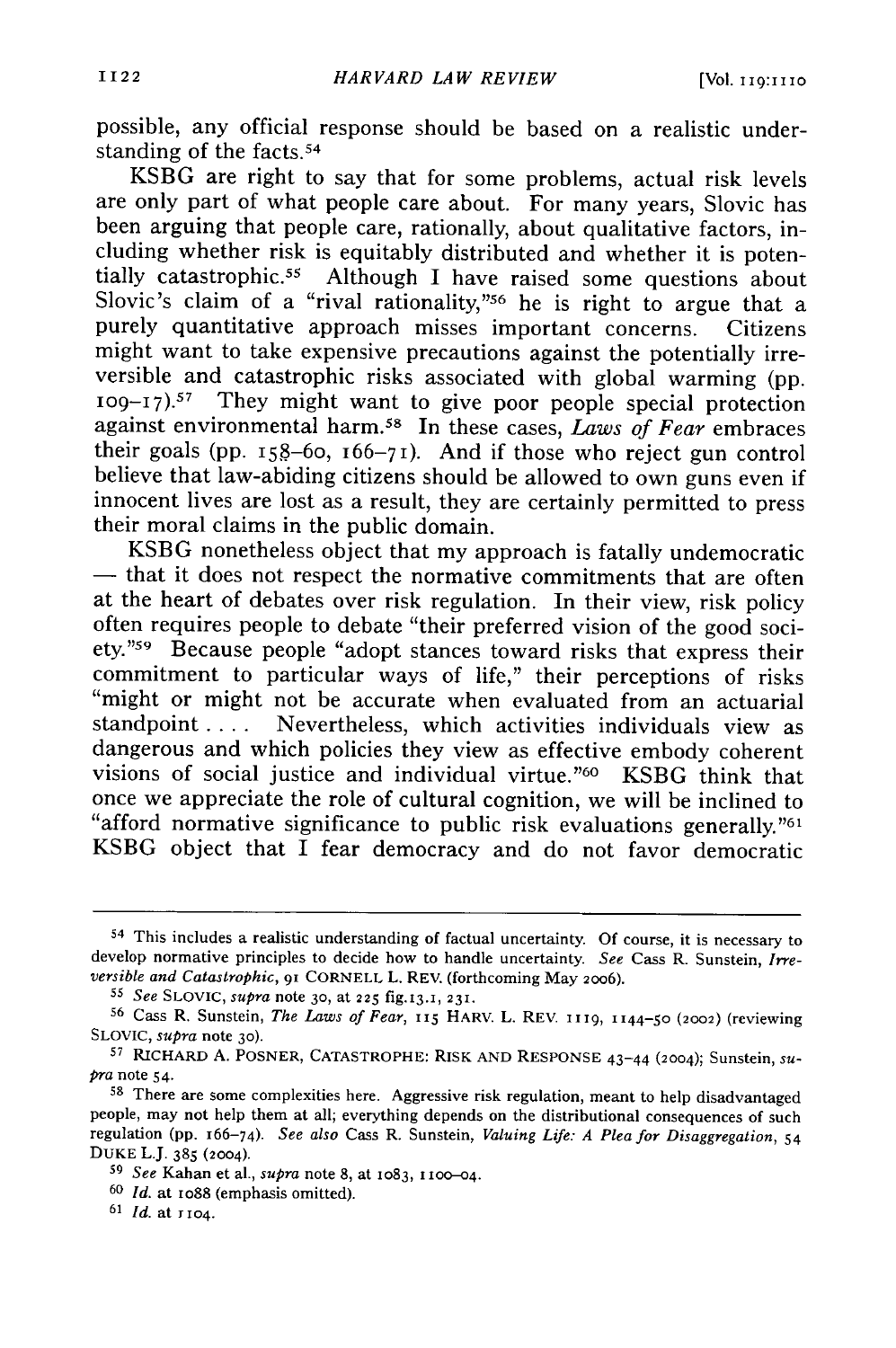deliberation at all, simply because I "seek to exclude the regulation of risk from its ambit."<sup>62</sup>

Nothing could be further from the truth. Suppose people believe that a risk is serious even though the number of lives at risk is low; suppose they want government to take precautions because (in their view) we should not live in a nation that exposes certain people to the specified risk. If citizens are not blundering on the facts, but are responding to "coherent visions of the good society and the virtuous life," then they are making a perfectly legitimate request. Whether officials should yield to that request depends on the arguments that are brought forward on its behalf.

It is true that the type of cost-benefit analysis endorsed by *Laws of Fear* can dampen social disagreement by revealing the size of the relevant problems. If a hurricane is likely to kill hundreds or thousands of people, regulators should take account of that fact; if cell phones create a trivial cancer risk, the argument for an aggressive regulatory response is weakened. But KSBG exaggerate the extent to which disputes over risk regulation require resolution of large-scale contests among competing ways of life. And when such large-scale contests are on the table, quantitative analysis will hardly be the whole story. It is sensible to place a special emphasis on risks that are irreversible or potentially catastrophic. 63 Distributional considerations also matter. And if moral judgments are believed to justify gun ownership, or to call for aggressive protection of wildlife against environmental risks, then the normative issues should be debated and explored in their own right. Those issues, however, should not be confused with the empiri $cal ones$  — and when cultural commitments are at the heart of a public debate, they should be identified and discussed as such.

## III. CONCLUSION: VALUES YES, ERRORS NO

Decades of work in cognitive psychology and economics have catalogued the differences between *homo sapiens* and *homo economicus. <sup>64</sup>* For their part, social psychologists have shown that social influences often amplify cognitive errors.<sup>65</sup> Bounded rationality, interacting with social influences, often leads to excessive or insufficient fear. Law and policy should not replicate cognitive errors.

KSBG argue that "cultural cognition" provides an alternative model to one that emphasizes bounded rationality. But their central

<sup>62</sup>*Id.* at ilo6.

<sup>63</sup> On the complexities this emphasis entails, see Sunstein, *supra* note 54.

<sup>64</sup> See sources cited *supra* note i.

<sup>65</sup>*See* Norbert L. Kerr et al., *Bias in Judgment: Comparing Individuals and Groups, 103* PSYCHOL. REV. 687, 691-93 (1996).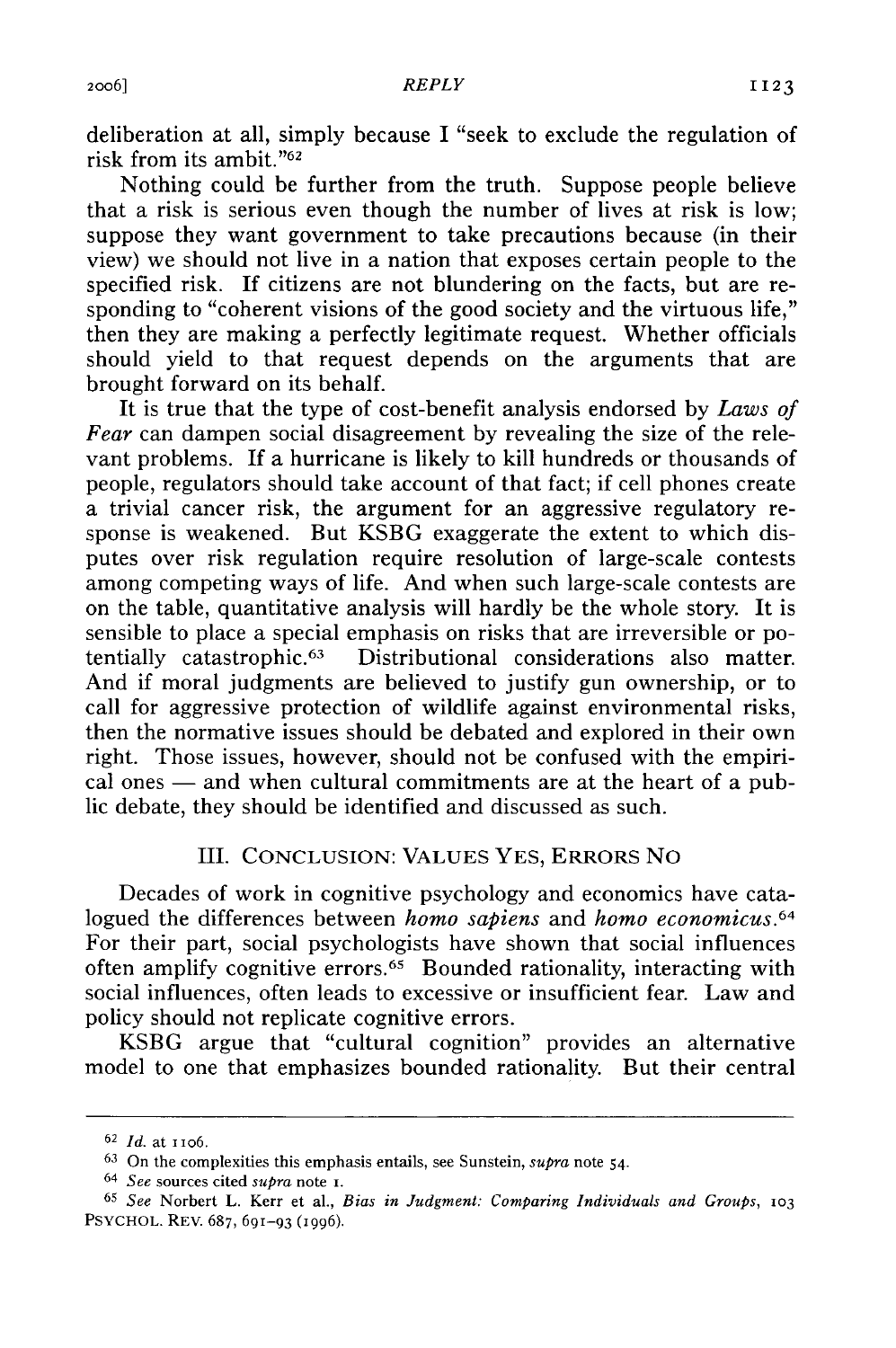idea collapses three different mechanisms that may account for cultural differences: social influences, normative bias, and status competition. All of these possibilities, which undoubtedly interact with one another, are consistent with bounded rationality; indeed, all of them fit within the most conventional models of rationality.<sup>66</sup> It follows that cultural cognition is not a competitor to neoclassical and behavioral accounts of human judgment. It is best understood as a specification of central strands of those accounts.

If we appreciate the role of culture, KSBG believe that we will conclude that it is undemocratic to emphasize people's mistakes and to suggest that law and government should not capitulate to them. "Even if individuals could be made to see that their cultural commitments had biased their review of factual information . . . **,** they would likely view those same commitments as justifying their policy preferences regardless of the facts."<sup>67</sup> This statement may be correct, at least for some people's judgments about some risks. But if cultural commitments are responsible for people's policy judgments, those commitments should be identified and defended in their own terms. Suppose, for example, that because of cultural cognition, people believe that a certain risk is "not serious" and also that it has a i in **500,000** chance of coming to fruition, when the true risk is  $\bar{I}$  in 500. Would it be appropriate for regulators to act as if the risk is actually  $\bar{I}$  in 5oo,ooo? Might it not be better to begin with an accurate understanding of the facts, while also considering all moral issues that bear on the appropriate regulatory response?<sup>68</sup>

To make the problem more concrete, imagine that state officials are deciding whether to reduce the speed limit from 65 miles per hour (mph) to 55 mph; imagine too that the change will significantly decrease accidents and hence deaths and injuries. If most citizens wrongly believe that a 55 mph limit will fail to decrease accidents, officials should not base their decision on that error. If the effect of the change would be to save a large number of lives, officials should take that fact into account.

To be sure, it is no simple matter to say how officials should respond if most citizens reject a 55 mph limit even after having been convinced that many lives would be saved as a result. An obvious

<sup>&</sup>lt;sup>66</sup> Normative bias is the only challenge for the conventional accounts. But there is a plausible Bayesian explanation even here, *see supra* note 39, and cognitive dissonance is costly for people to experience.

**<sup>67</sup>**Kahan et al., *supra* note **8,** at i **<sup>o</sup> <sup>5</sup> .**

**<sup>68</sup>**Of course, fear and anxiety are themselves costs, and it might be appropriate for regulators to take them into account in deciding what to do, particularly if they cannot be reduced with education. *See* Matthew D. Adler, *Fear Assessment: Cost-Benefit Analysis and the Pricing of Fear and Anxiety,* 79 CHI.-KENT L. REV. 977 (2004).